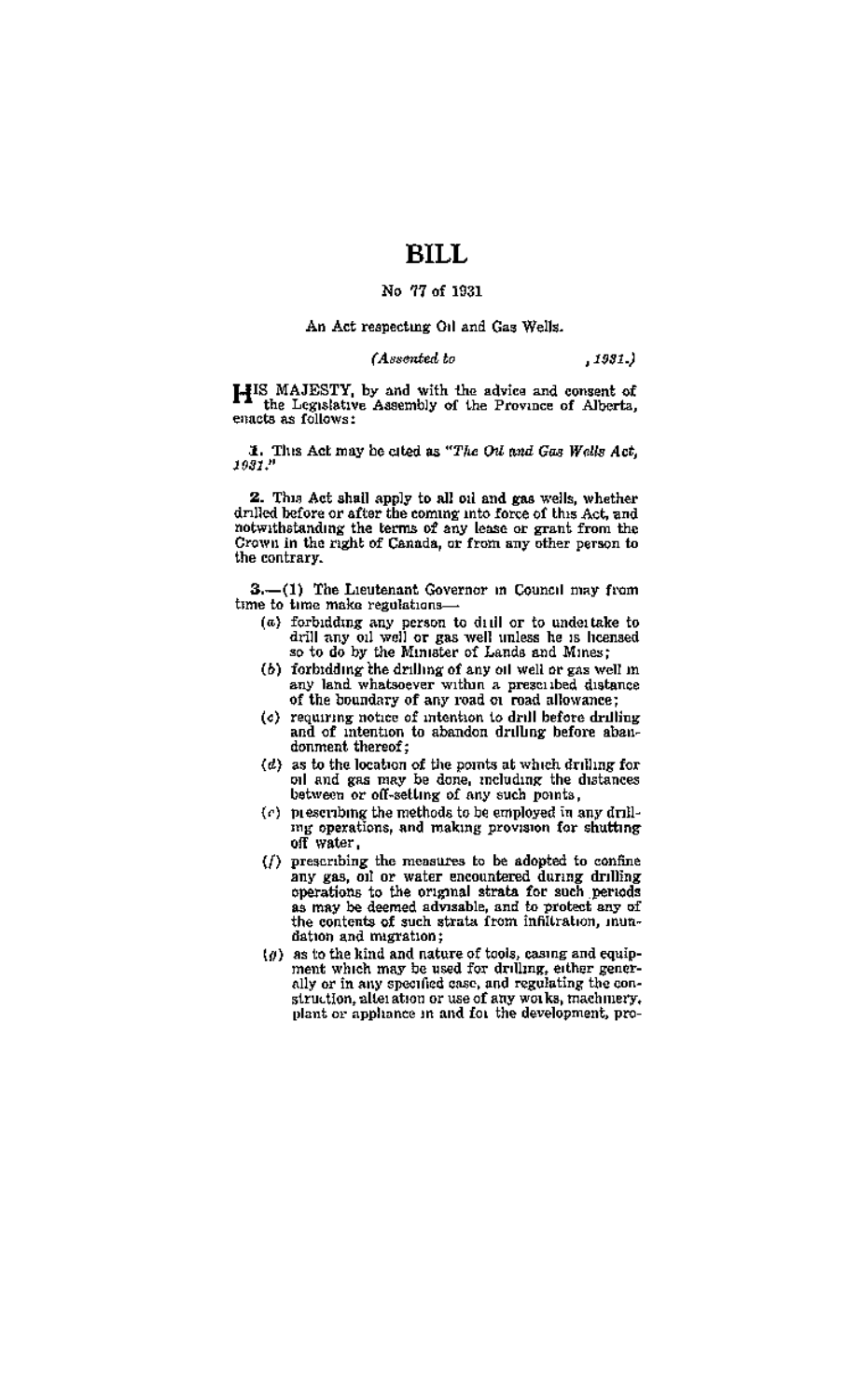duction, transmission, supply, distribution, measure-<br>need, consumption or handing of any natural gas or oil.

- (h) providing for the registration of all persons having charge of any drilling operations and probibiting the carrying on of any drilling operations unless the same are conducted under the continuous and personal supervision of a person or persons registered as having charge thereof,
- (1) probibiting the drilling through oil, gas, water, coal or other minerals without taking adequate measures to confine any oil, gas or water to its own strats, and to protect any coal seam or any workings therein from mury, and to preseribe the nature and extent of such measures either generally or in any specified case.
- (2) requiring the provision of proper anchorage, casing and comentation of well casings.
- ing said counteraction in well consider the sequence of grading the keeping of securitie logs, and the taking of and keeping of grading samples and corresponding the and camples of all oil, gas and water escountered, and t gas wells.
- (3) prescribing the measures to be taken before the commencement of dulling and during drilling with the object of conserving any gas, oil or water likely to be mot with:
- (m) as to the methods of operation to be observed during drilling, and in the subsequent management and conduct of any oil well for the protection of life and property and for the avoidance, prevention and extinguishment of fires,
- $(n)$  as to the records to be kept, the manner and form thereof, and the persons by whom and the place at which the same are to be kept;
- (o) as to the reports to be made, the persons to make the same, the authority or person to whom the same are to be made, the times of making the same, and the form, nature and extent thereof,
- $(p)$  as to the teats to be made for any purpose, the nature thereof, and the times at which the same are to be made.
- (e) as to taking the closed in pressure and open flow capacity and the times of taking the same.
- (r) as to the tune and method of shooting wells, and as to the notices to be given of intention to shoot any well:
- weat;<br>
reading the production of any wells producing<br>
any gas or cil, or both, to any prescribed percentage<br>
of the open flow capacity, and prescribing the per-<br>
centage of permissible extraction as to any specified<br>
gas w or areas or all gas wells: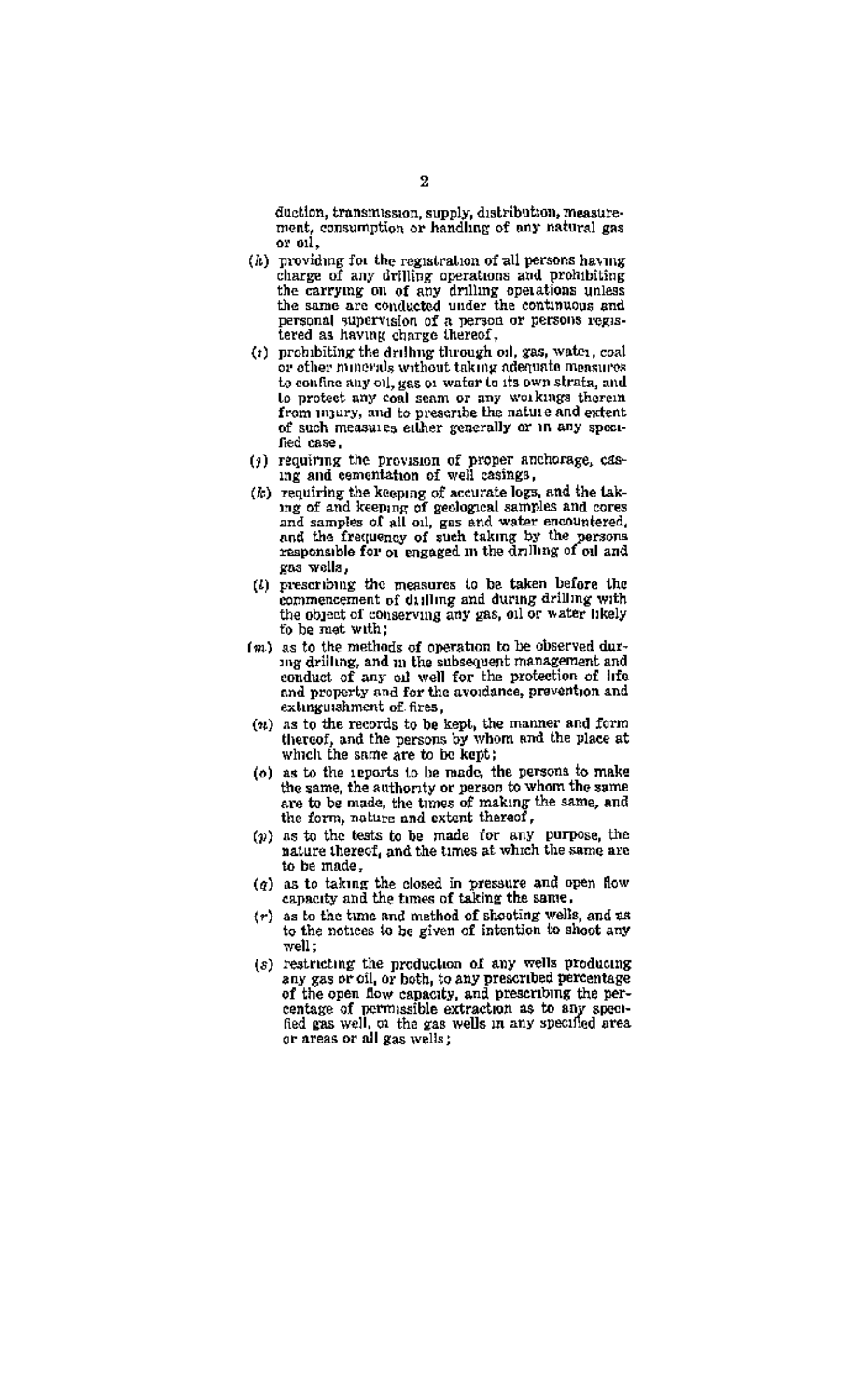- $(t)$  prescribing the proportion, or maximum amount of natural gas or oil, or bath, which may be produced indefinitely
- (g) as to the inspection of oil and gas wells, both during and after drilling, and providing for the taking over of any such wells as are a menace to oil, gas over or any such were so are a secure or engineerly if, upon inspection, the same are found to require remedial measures to be taken, and for the execution of such measures at the cost of the owners thereof:
- (v) providing for the capping of or otherwise closing in of wells for the purpose of preventing traster
- In our weak are to a grapped on provening was set of the generally to conserve gas and oil, or to prevent<br>waste or improvided, taposition theosef, to<br>provent the production and disposal of natural<br>gas on oil in any manner heustion, or to compel the drilling for such the mar-<br>ketnig of is compel the drilling for such the masapproved practices; to require the eleannic out or deepening, or both, of any wells, and to control the<br>production, transmission, distribution, sale, disposal and consumption of all natural gas or oil produced in Albertan
- (x) prescribing the maximum price at which fuel oil produced at any well shall be sold at the well to purproduced at any wen amon we seen as the well, or that<br>chasers taking delivery thereof at the well, or that<br>such price shall be the price as fixed from time to time by the Board of Public Utility Commissioners: and prescribing the terms and conditions of sale the sof.
- (y) respecting any other matter reasonably incidental to the development and driling of any of or gas<br>wells, the operation and driling of any of or gas any production therefrom,
- (z) requiring that no person shall commence to drill<br>any well for the purpose of getting either oil or gas utiless and until he has furnished to some person nominated for that purpose by the Lieutenant Govwithout suretees, in a sum not in excess of ten thousand dollars in the case of a single well, or not<br>in excess of fifty thousand dollars in the case<br>of a number of wells which are being drilled of a number of wells which are being drilled<br>or to be duilled by the principal named in<br>the bond, in favor of the person nominated as aforesaid, to the use of the Province, to secure that the dulling operations at any or all of such wells shall be conducted in accordance with the regula-<br>shall be conducted in accordance with the regula-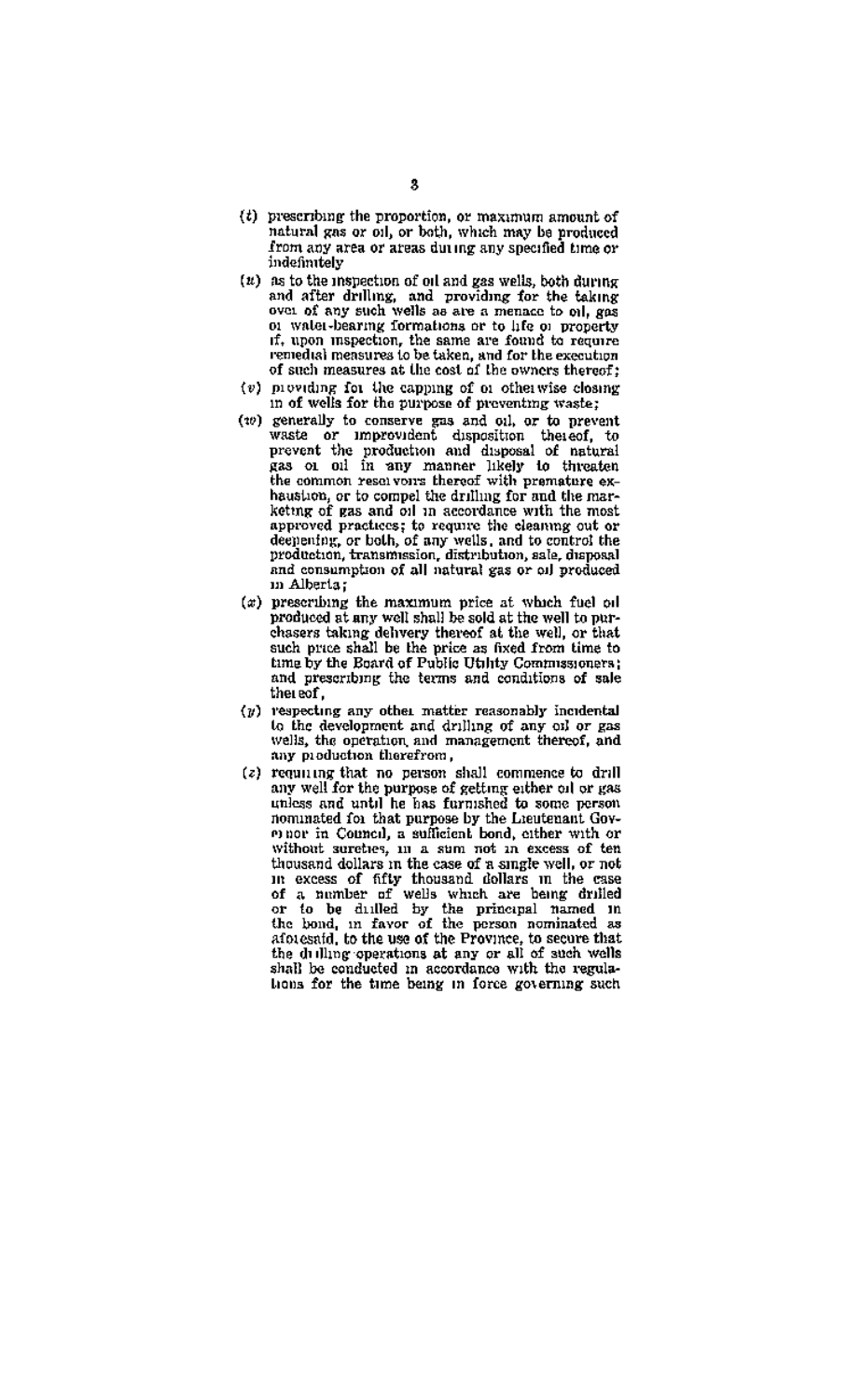drilling operations; and that the amount of the<br>bond, subject as aforesaid, and its form, contents<br>and sufficiency, shall be within the discretion of the person nominated as aforesaid.

(2) Every person who contravenes any regulation<br>made pursuant to this Act shall be guilty of an offence,<br>pushable upon summary conviction by a fine which, in<br>the esse of a pussessore upon summary conviction by a line which, in<br>the case of a corporation, shall not exceed one thousand<br>dollars for a single offence, or one hundred dollars a day<br>for a continuing offence, and in the case of a natu son, shall not exceed one hundred dollars for a single offence, or twenty dollars a day for a continuing offence, together with costs in every case.

(8) The Lieutenant Governor in Council may prescribe<br>that the pensity for the breach of any specified regulation<br>shall be any sum not in excess of the sums set out in authsection (2) of this section.

4. The Lieutenant Governor in Council may from time of the appoint advisory committees or beard consisting<br>of competent persons, who shall hold office upon such<br>terms and conditions as to remuneration or otherwise and perform such duties as the Lieutenant Governor may prescribe for the purpose of enquiring into any matter or<br>thing of a technical or scientific nature in relation to any gas or oil resources, or the drilling for oil or gas, or the gas or on resources, or one critical pays or on or gas, or the<br>conservation of any source of supply of gas or oil, and<br>conservation of any source of supply of gas or oil, and<br>making recommendations with reference thereto f such regulations as will be effective and impose no greater hardship on individuals than is necessitated by the prime importance of conserving oil and gas.

 $5.$  (1) All regulations made pursuant to this Act shall<br>be laid upon the table of the Legislative Assembly within<br>fifteen days after the commencement of the Session next held after the making of such regulations.

(2) All such regulations when made, shall, unless and<br>until disallowed by the Legislative Assembly at its Session next held after the making of the same, have the same force and effect as if they were set out at length in this Art

6. The Oil and Gas Wells Act, being chapter 6 of the Statutes of Alberta, 1926, is hereby repealed.

7. This Act shall come into force on the day upon which it is assented to.